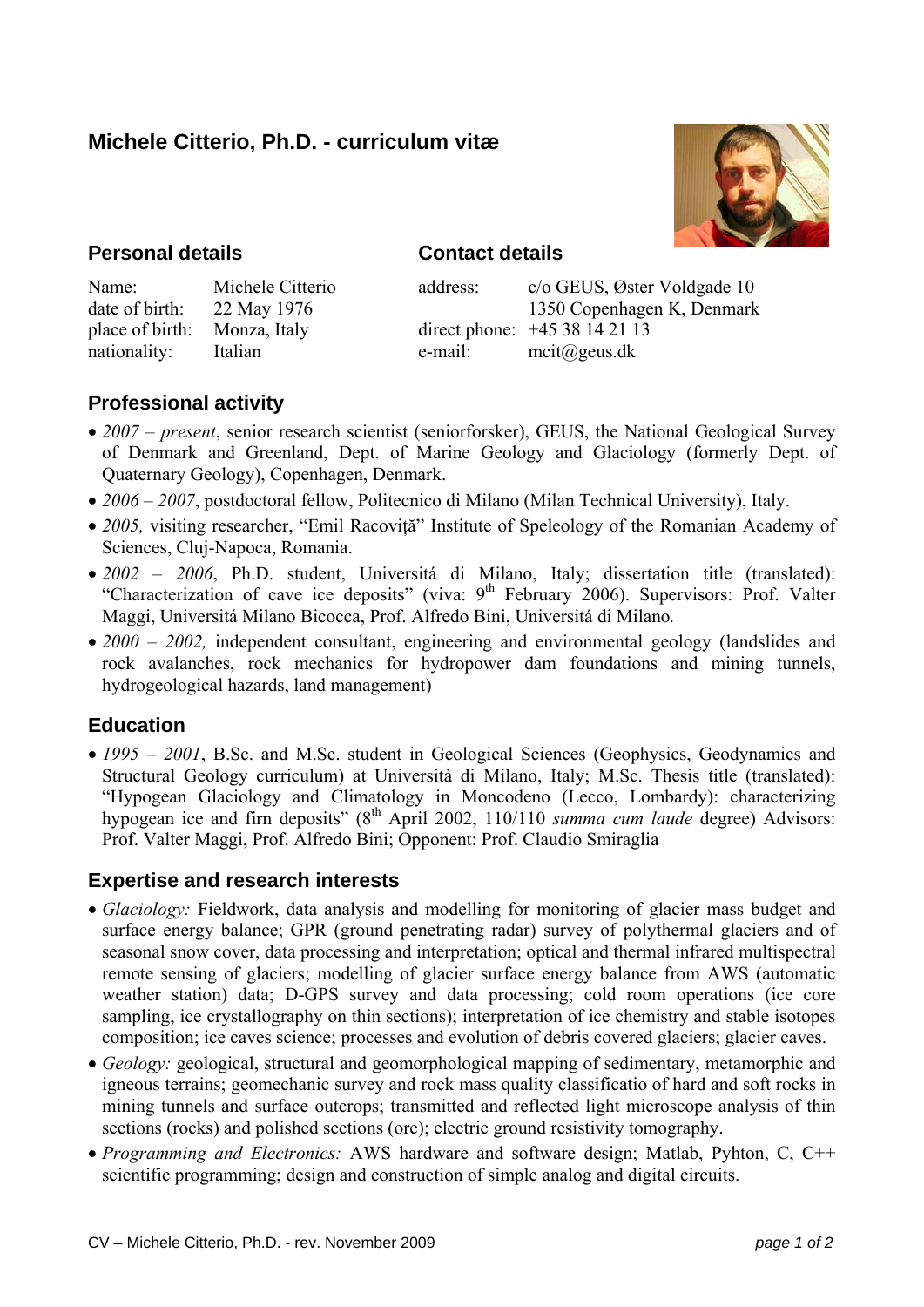# **Current and recent projects**

- *2008 present*, GlacioBasis Programme: Glacier montoring at A.P. Olsen Ice Cap, Zackenberg area, NE Greenland, using AWS, GPR and remote sensing data. (project leader)
- 2009, Suitability of various ice facies in the Greenland ice sheet for the production and export of high quality water. (project leader)
- *2008 present*, GlobGlacier Project: mapping of the world's glaciers from optical remote sensing (users group, validation of products covering Greenland)
- *2008-2009*, Glaciological investigation at the Malmbjerg molybdenum mining prospect, Stauning Alps, East Greenland: assessing the surge potential and glacier interactions with future mining operations using GPR, DGPS and AWS data and modelling. (project leader)
- *2007 present*, PROMICE: monitoring the mass budget of the Greenland ice sheet using in-situ, airborne, and satellite data, combined with ice-dynamical and surface mass balance modelling (participant, leader of the optical remote sensing and mapping sub-package)
- *2007 present*, GLIMS (Global Land Ice Measurements from Space) representative for regional centre n.1 (Greenland, GEUS)

### **Referee activity**

I've reviewed manuscripts for the Journal of Glaciology, Journal of Geophysical Research and Advances in Water Resources.

### **Field experience and expeditions**

I've participated to fieldwork in Greenland on the ice sheet, local glaciers and ice caps, in the Italian Alps, in the Nepal Himalayas, in Patagonia and in the Romanian Carpathians as a member or field leader of expeditions organized or supported by GEUS (Denmark), Danish Polar Center, DMU (Denmark), Energistyrelsen (Danish Energy Agency), University of Milano (Italy), NERC and University of Dundee (UK), Italian Glaciological Committee, University of Brescia (Italy), Ev-K2- CNR Committee (Italy), La Venta Exploring Team (Italy), University of Milano-Bicocca (Italy), University of Cluj (Romania), Speleology Institute "Emil Racoviţă" of the Romanian Academy of Sciences, and commercial customers from Italy, Denmark and Canada.

### **Professional memberships**

Co-opted member of the Italian Glaciological Committee, regular member of the International Glaciological Society, the European Geophysical Union and the American Geophysical Union.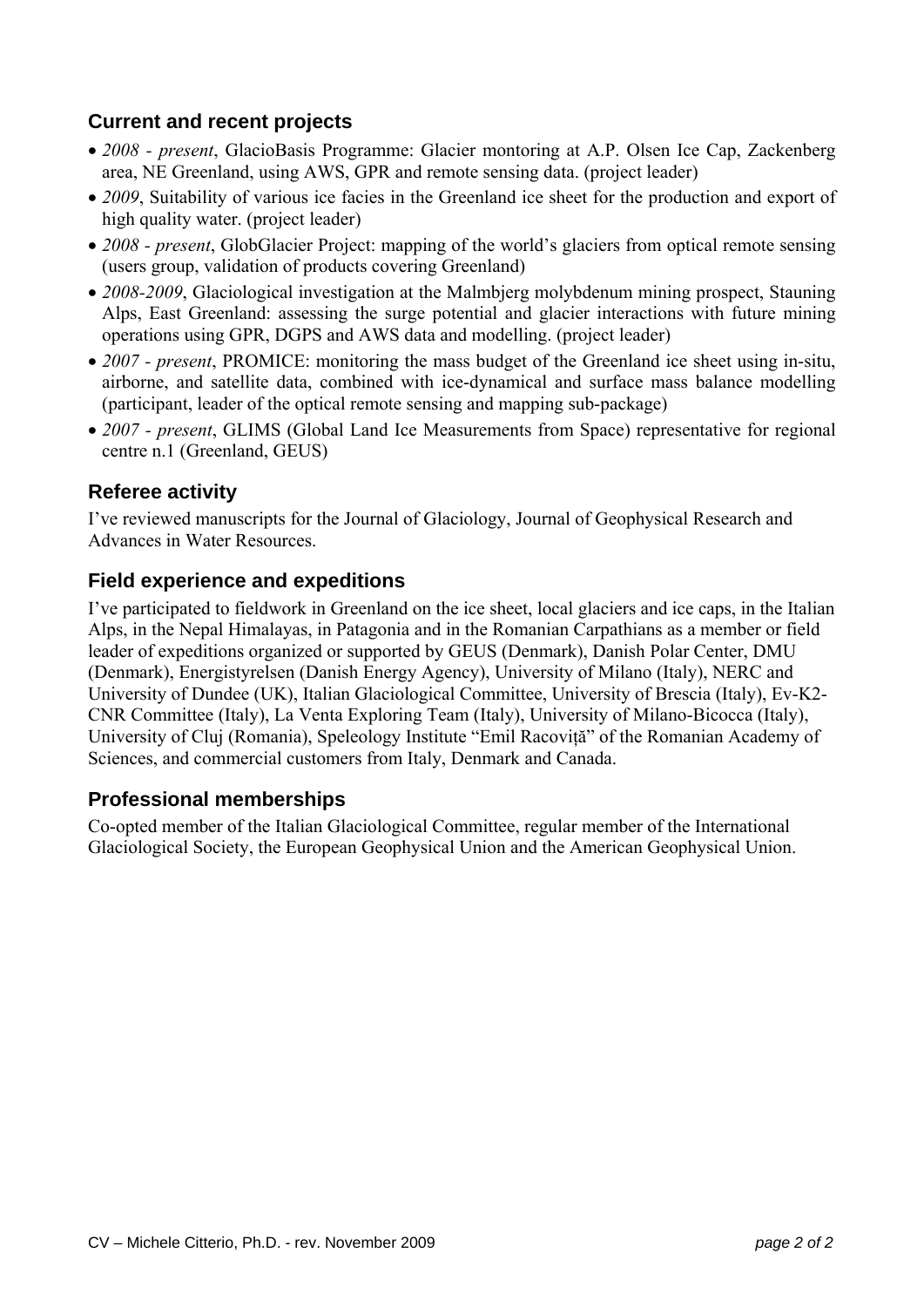## **Publication list**

#### *Papers in peer-reviewed journals and books*

- **Citterio M**., Paul F., Ahlstrøm A.P., Jepsen H.F., Weidick A. (2009) *Remote sensing of glacier change in West Greenland: accounting for the occurrence of surge-type glaciers*. Annals of Glaciology vol. 50 (53), 70-80.
- **Citterio M.**, Mottram R.H., Larsen S.H. & Ahlstrøm A.P. (2009) *Glaciological investigations at the Malmbjerg mining prospect, central East Greenland*. Geological Survey of Denmark And Greenland Bulletin 17, 73-76.
- Smiraglia C., Diolaiuti G., Pelfini M, **Citterio M.**, Carnielli T. & D'Agata C. (2008) *Changing glaciers and their impacts on mountain tourism: two cases from the Italian Alps)*. In: Global Change on Mountain areas: Glaciers and Society, Orlove B., Wiegandt E. & Luckman B. (Eds.), University of California Press, 206-216.
- Ahlstrøm A.P., Gravesen P., Andersen S.B., van As D., **Citterio M.**, Fausto R.S., Nielse, S., Jepsen, H.F., Kristensen S.S., Christensen E.L., Stenseng L., Forsberg R., Hanson S. & Petersen D. (2008) – *A new programme for monitoring the mass loss of the Greenland ice sheet*. Geological Survey of Denmark And Greenland Bulletin 15, 61-64.
- Mihalcea C., Brock B.W., Diolaiuti, G., D'Agata C., **Citterio M.**, Kirkbride M.P., Cutler M.E.J. & Smiraglia C. (2008) – *Using ASTER satellite and ground-based temperature measurements to derive supraglacial debris covere and thickness patterns on Miage Glacier (Mont Blanc Massif, Italy)*. Cold Regions Science and Technology 52, 341-354. doi:10.1016/j.coldregions.2007.03.004
- **Citterio M.**, Diolaiuti G., Smiraglia C., Verza G. & Meraldi E. (2007) *First results from the automatic weather station (AWS) on the ablation tongue of Forni Glacier (upper Valtellina, Italy)*. Geografia Fisica e Dinamica Quaternaria, 141-171.
- **Citterio M.**, Diolaiuti G., Smiraglia C., D'Agata C., Carnielli T. & Siletto G.B. (2007) *The shrinkage of Italian glaciers: an overview from the first complete database of terminus fluctuations for the Italian Alps and from regional area change data*. Geografiska Annaler (Ser. A), v. 89(3), 167-184.
- Diolaiuti G., **Citterio M.**, Carnielli T., D'Agata C., Kirkbride M. & Smiraglia C. (2006) *Rates, processes and morphology of freshwater calving at Miage Glacier (Italian Alps)*. Hydrological Processes 20, 2233- 2244.
- Santilli M., Bini A., **Citterio M.**, Maggi V., Pelfini M. & Turri S. (2005) *Dendrochronological study at the upper forest limit in the karst area of Moncodeno (Lombardy Prealps, Northern Italy)*. Dendrochronologia 23, 19-27.
- **Citterio M.**, Turri S., Bini A., Maggi V., Pini R., Ravazzi C., Santilli M., Stenni B. & Udisti R. (2004) *Multidisciplinary approach to the study of the Lo Lc 1650 "Abisso sul Margine dell'Alto Bregai" ice cave (Lecco, Italy)*. Theoretical and Applied Karstology (Special Issue on Ice Caves) n. 17, 27-44.
- **Citterio M.**, Turri S., Bini A. & Maggi V. (2004) *Observed trends in the chemical composition, δ18O and crystal sizes vs. depth in the first ice core from the "LoLc 1650 Abisso sul Margine dell'Alto Bregai" ice cave (Lecco, Italy)*. Theoretical and Applied Karstology (Special Issue on Ice Caves) n. 17, 45-50.

#### *Papers in other journals and books*

• Turri S., **Citterio** M., Bini A., Maggi V. Udisti R. & Stenni B. (2003) – *Etude glaciologique et climatologique des cavites glacees du Moncodeno (Grigna septentrionale, province de Lecco, Lombardie)*. Karstologia 42 (1), 37-44.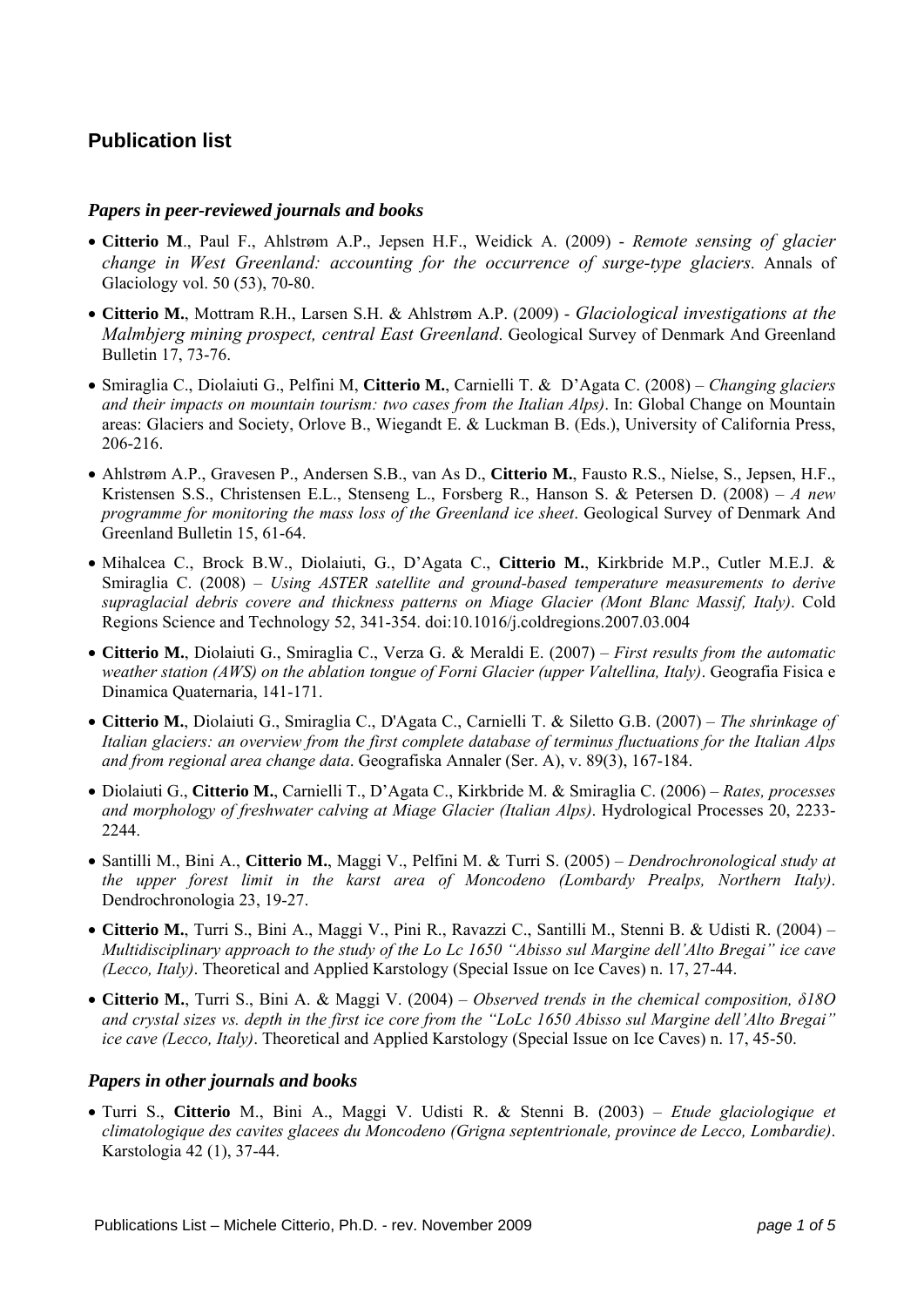#### *Invited contributions to international Congresses*

• **Citterio M.**, Turri S., Perşoiu A., Bini A. & Maggi V. (2005) - *Radiocarbon ages from two ice caves in the Italian Alps and the Romanian Carpathians and their significance*. In: Mavlyudov B. R. (Ed., 2005) - Procs. of the VII Symposium of the UIS-GLACKIPR International Commission. 5 – 11 September 2005, Azau, Kabardino-Balkarija (Caucasus, Russia), p. 87-92.

#### *Contributions to international Congresses*

- **Citterio M.**, Kaufmann L.H., Sigsgaard C., Tamsdorf M.P., Ahlstrøm A. (2009) *The November 2008 glacial lake outburst flood from A.P. Olsen Cap (Zackenberg River catchment, North East Greenland)*. International Workshop on Glacier Hazards, Permafrost Hazards and GLOFs in Mountain Areas: Processes, Assessment, Prevention, Mitigation. 10 – 13 November 2009, Vienna. (poster contribution)
- **M. Citterio**, R. Mottram, A. Ahlstrom (2009) – *Preliminary assessment of the surge potential of Arcturus Glacier at the Malmbjerg mining prospect (Stauning Alps, central East Greenland)*. International Workshop on Glacier Hazards, Permafrost Hazards and GLOFs in Mountain Areas: Processes, Assessment, Prevention, Mitigation. 10 – 13 November 2009, Vienna. (poster contribution)
- Ahlstrøm A.P., van As D., **Citterio M**., Forsberg R., Kristensen S.S., Andersen S.B., Dall J., Stenseng L., Petersen. D., Christensen E.L., Fausto R.S. (2009) – *PROMICE - Monitoring the mass loss of the Greenland Ice Sheet*. Nuuk Climate Days 2009 - Changes of the Greenland Cryosphere Workshop & The Arctic Freshwater Budget International Symposium, Nuuk, Greenland, 25 - 27 August 2009. (oral contribution)
- Paul F., **Citterio M.**, Ahlstrom A., Jepsen H.F. & Weidick A.(2009) *A new inventory of local glaciers for a part of West Greenland: Methods, challenges and changes*. Procs. of the 2009 EGU General Assembly, Vienna, Austria, 19 - 24 April 2009. (oral contribution)
- Mottram R.H., **Citterio M.**, & Ahlstrøm A.P. (2009) *Applied glaciology and mineral resource exploitation in the Arctic: the Malmbjerg case study in East Greenland*. Procs. of the 2009 EGU General Assembly, Vienna, Austria, 19 - 24 April 2009. (oral contribution)
- Paul F., **Citterio M.**, Ahlstrom A.P., Jepsen H.F. & Weidick A. (2008) – *A new inventory of local glaciers and ice caps for part of West Greenland: methods, challenges and change assessment*. International Workshop on World Glacier Inventory. 20-21 September, 2008. Lanzhou, China. International Glaciological Society. (oral contribution)
- **Citterio M.**, Ahlstrom A. P., Fausto R. S., Sigsgaard C. & Tamstorf M. (2008) *The GlacioBasis monitoring programme at Zackenberg research station (NE Greenland): First achievements and long term plans.* Procs.  $33^{\text{rd}}$  IGC, Oslo,  $6 - 14^{\text{th}}$  August 2008.
- **Citterio M.**, Paul F., Ahlstrom A. P., Jepsen H. F. & Weidick A. (2008) *Remote sensing of glacier change on Disko Island, Nuussuaq Peninsula and Svartenhuk Halvø (West Greenland) since the Little Ice Age.* Procs. 33<sup>rd</sup> IGC, Oslo,  $6-14^{\text{th}}$  August 2008.
- Ahlstrøm A. P., van As D., **Citterio M.**, Andersen S. B., Fausto R. S., Andersen M. L., Forsberg R., Stenseng L., Christensen E. L. & Kristensen S. S. (2007) - *A new Programme for Monitoring the Mass Loss of the Greenland Ice Sheet*. Procs. AGU 2007 Fall Meeting, San Francisco, USA. (Poster presentation).
- Diolaiuti G., D'Agata C., Mihalcea C., Mayer C., **Citterio M.**, Smiraglia C. & Zanutta A. (2007) – *The evolution of Lys Glacier (Mount Rosa Group, Italy) over the past 30 years through indirect analysis and field measurements* Procs. of the XXIV IUGG General Assembly, Perugia, Italy, 2 - 13 July 2007. (oral contribution)
- Mihalcea C., Mayer C., Diolaiuti G., D'Agata C., Smiraglia C. & **Citterio M**. (2007) *Recent dynamics of Lys Glacier (Monte Rosa Massif, Italian Alps) derived from remote sensing information and field Measurements*. Procs. of the 2007 EGU General Assembly, Vienna, Austria, 15 - 20 April 2007. (poster contribution)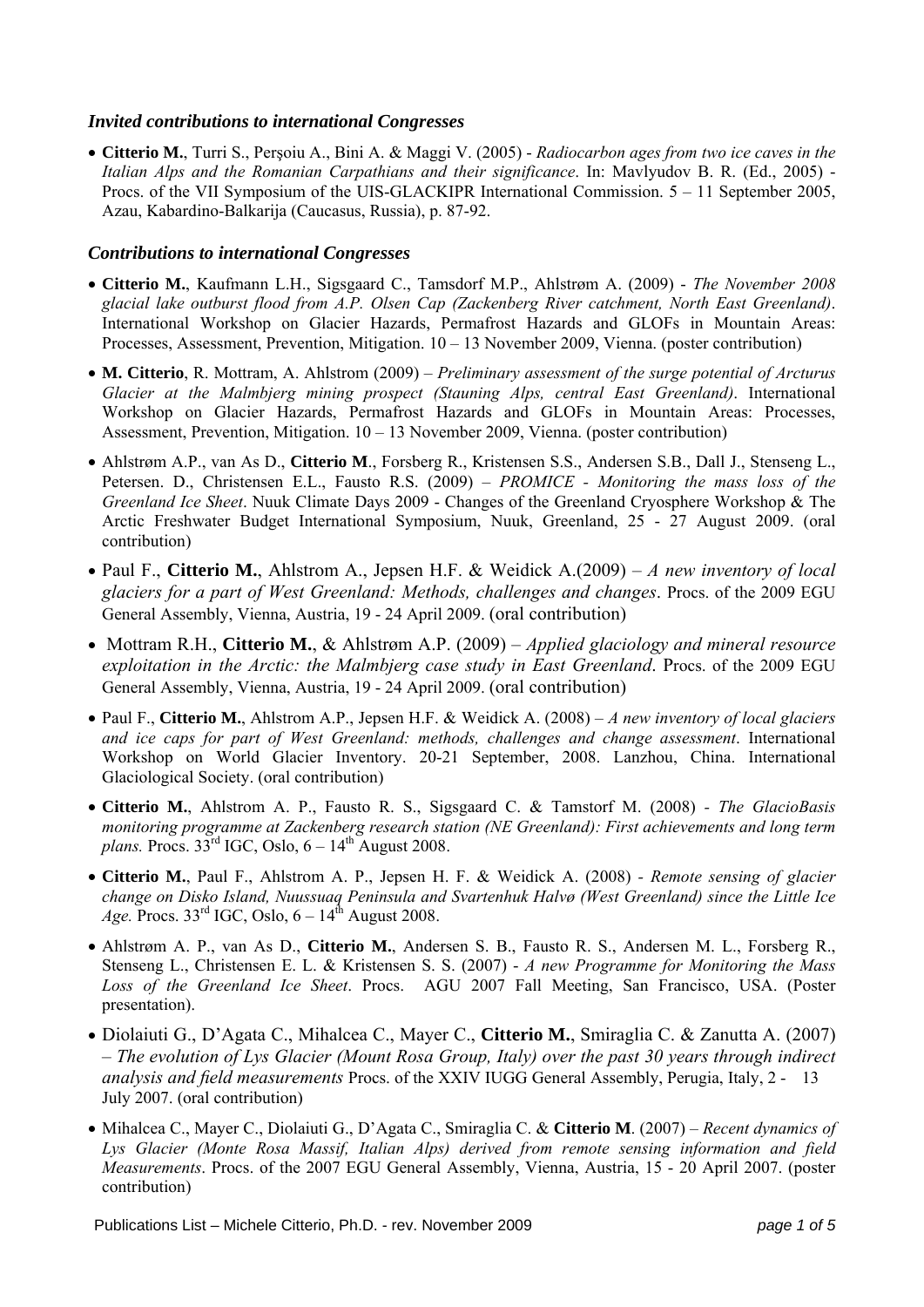- Mihalcea C., Brock B.W., Diolaiuti G., D'Agata C., **Citterio M.**, Kirkbride M.P., Smiraglia C., Cutler M.E.J (2007) – *Comparison of ground based and ASTER derived measurements of surface temperature*  and supraglacial debris thickness on Miage Glacier, Mont Blanc Massif, Italy. Procs. of the 2007 EGU General Assembly, Vienna, Austria, 15 - 20 April 2007. (oral contribution)
- **Citterio M.**, D'Agata C., Carnielli T., Diolaiuti G., Siletto G.B., Stella G. & Smiraglia, C. (2006) *Trends in glacial terminus fluctuations from the first complete data-base of Italian glaciers*. International Symposium on Cryospheric Indicators of Global Climate Change, Cambridge, England, 21–25 August 2006. (Oral presentation).
- **Citterio M.**, Diolaiuti G. & Smiraglia C. (2006) *Glacial Contact Lake Risk Analysis the Miage Lake case (Italian Alps).* Geophysical Research Abstracts, Procs. of the 2006 EGU General Assembly, Vienna, Austria, 2 - 7 April 2006. (Poster presentation)
- Brock B., **Citterio M.**, Cutler M., Diolaiuti G., Kirkbride M., Maconachie H., Mihalcea C. & Smiraglia C. (2006) – *Spatial and temporal patterns of thermal resistance and heat conduction on debris covered Miage Glacier, Italian Alps*. Geophysical Research Abstracts, Procs. of the 2006 EGU General Assembly, Vienna, Austria, 2 - 7 April 2006. (Poster presentation)
- Mihalcea C., Diolaiuti G., Smiraglia C., **Citterio M.**, Brock B., Cutler M., Kirkbride M. & Maconachie H. (2006) – *Spatial variability of ablation rates on the debris-covered tongue of Miage Glacier, Italian Alps*. Geophysical Research Abstracts, Procs. of the 2006 EGU General Assembly, Vienna, Austria, 2 - 7 April 2006. (Poster presentation)
- **Citterio M.**, Verza G. Diolaiuti G., Smiraglia C., & Belò M. (2006) *First data from the AWS on the ablation tongue of Forni Glacier*. 10<sup>th</sup> Alpine Glaciological Meeting, München, 24-25 February 2005. (Poster presentation)
- Mihalcea C., Diolaiuti G., Smiraglia C., **Citterio M.**, Brock B. & M. Kirkbride (2006) *Ablation rate variability Function of Glacier Surface Features: Recent Results from the Debris Covered Tongue of Miage Glacier (Italien Alps)*. 10<sup>th</sup> Alpine Glaciological Meeting, München, 24-25 February 2005. (Oral presentation)
- Vassena G., Lanzi C., Cavallari L., Smiraglia C., Diolaiuti & **Citterio M.** (2006) *High resolution topographic applications as a contribution to the knowledge of potentially dangerous glacier lakes. The*  case study of Imja Lake (Nepal, Himalayas). 10<sup>th</sup> Alpine Glaciological Meeting, München, 24-25 February 2005. (Poster presentation)
- **Citterio M.** (2005) *Surface morphology of the hypogean ice block of the Lo Lc 1650 ice cave (Grigna Settentrionale, Central Italian Alps)*. Sixth International Conference on Geomorphology, Zaragoza, Spain, 7-11 September 2005. (Poster presentation)
- **Citterio M.** (2005) *Methods in recording surface temperatures on the debris cover of a glacier by use of thermistor probes: an experimental approach.* Sixth International Conference on Geomorphology, Zaragoza, Spain, 7-11 September 2005. (Poster presentation)
- **Citterio M.**, Turri S., Bini A., Maggi V. (2005) *Chemical and stable isotopes profiles from the snow*  deposit in the Lo Lc 1607 ice cave (Grigna Settentrionale, Italian Alps). UIS - 14<sup>th</sup> International Congress of Speleology, Athens, 21 – 28 August 2005. (Oral presentation)
- Perşoiu A., **Citterio M.**, Turri S. & Feier I. (2005) *Air temperature in an ice cave: the example of Focul Viu Ice Cave (Bihor Mts., Romania).* UIS - 14<sup>th</sup> International Congress of Speleology, Athens, 21 – 28 August 2005. (Poster presentation)
- Turri S., **Citterio M.**, Bini A., Maggi V., Favaron M., Fraternali D., Alberici A., Borghi S., Colombo M., Gottardi R., Zappalà D. (2005) - Preliminary data recorded by a monitoring station to sudy the hypogean climate in an ice cave: the Lo Lc 1650 ice cave "Abisso sul Margine dell'Alto Bregai" (Grigna Settentrionale, Lecco – Italy). UIS -  $14<sup>th</sup>$  International Congress of Speleology, Athens, 21 – 28 August 2005. (Poster presentation)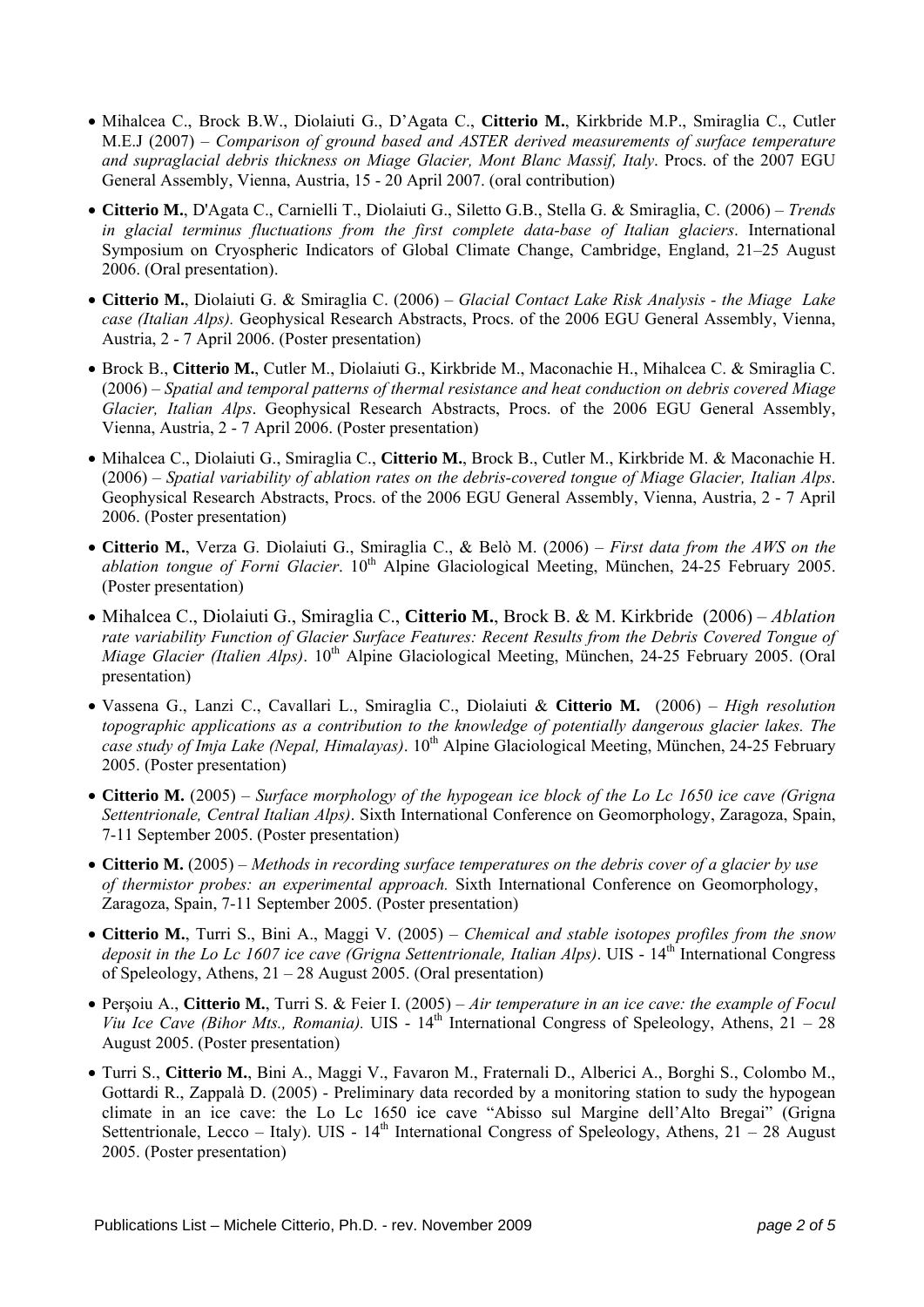- **Citterio M.**, Turri S., Bini A. & Maggi V. (2005) *On ice and snow deposits in caves and their suitability to paleoenvironmental research*. Geophysical Research Abstracts, Procs. of the 2005 EGU General Assembly, Vienna, Austria, 24 - 29 April 2005. (Poster presentation)
- Diolaiuti G., **Citterio M.**, Carnielli, T., D Agata, C. & Smiraglia C. (2005) *Alpine calving: processes and importance of a spreading phenomenon. The case study of Miage Lake, Mont Blanc Massif*. Geophysical Research Abstracts, Procs. of the 2005 EGU General Assembly, Vienna, Austria, 24 - 29 April 2005. (Poster presentation)
- **Citterio M.**, Mihalcea C., Brock B., Diolaiuti G. & Ranzi, R. (2005) *Debris surface temperatures on Miage Glacier (Mont Blanc Massif, Italian Alps).* Geophysical Research Abstracts, Procs. of the 2005 EGU General Assembly, Vienna, Austria, 24 - 29 April 2005. (Poster presentation)
- Mihalcea C.E. & **Citterio M**. (2005) *Experimental methods applied in recording surface temperatures on glacier debris cover by using thermistor probes.Preliminary results on Miage Glacier (Italian Alps)*. Geophysical Research Abstracts, Procs. of the 2005 EGU General Assembly, Vienna, Austria, 24 - 29 April 2005. (Poster presentation)
- **Citterio M.**, Turri S. , Bini A. & Maggi V. (2005) *Genesis and evolution of a cave ice deposit in Moncodeno (Grigna Settentrionale Massif, Italy) by structural, cristallografic, chemical and stable isotopes analyses*. 9<sup>th</sup> Alpine Glaciological Meeting, Milano, 24-25 February 2005. (Oral presentation)
- **Citterio M.**, Turri S., Bini A., Maggi V., Perşoiu A. & Rajka G. (2005) *Cave ice coring in the Geţarul Focul Viu (Romania): techniques, preliminary observations on core stratigraphy and radiocarbon ages setting a new record for this cave.* 9th Alpine Glaciological Meeting, Milano, 24-25 February 2005. (Poster presentation)
- **Citterio M.,** Turri S., Bini A., Maggi V., Marino F., Pini R., Ravazzi C., Santilli M., Stenni B., Udisti R. (2004) – O*rigin, evolution and age considerations on a hypogean ice deposit from a cave in the Central Italian Alps.* 2004 AGU Fall Meeting, San Francisco, 13-17 December 2004. (Poster presentation)
- Turri S., **Citterio M.**, Bini A. & Maggi V., (2004) *Preliminary evaluation of a Stefan Problem like approach in the interpretation of the physical conditions of shallow freezing lakes in the Lo Lc 1650 Abisso sul Margine dell'Alto Bregai" Ice Cave (Lecco, Italy)*. Procs. of the 1<sup>st</sup> International Workshop on Ice Caves, Căpus, Romania, 1<sup>st</sup>-3<sup>rd</sup> March 2004.
- **Citterio M.** & Turri S. (eds., 2004) *Volume of abstracts of the 1st International Workshop on Ice Caves*, Căpuș, Romania,  $1<sup>st</sup> - 3<sup>rd</sup>$  March 2004.
- **Citterio M.**, Turri S., Bini A. & Maggi V. (2003) *Some observations on the structure and morphology of an ice deposit in the "Abisso sul Margine dell'Alto Bregai" cave (Grigna settentrionale, Italian Alps).* In: Eraso A., Domínguez C. (Eds., 2004) - Procs. of the VI Symposium of the UIS-GLACKIPR International Commission. 3 – 8 September 2003, Ny-Ålesund, Svalbard, Norway. (Oral presentation)

#### *Contributions to national (Italian and foreign) Congresses*

- **Citterio M.**, Turri S., Bini A. & Maggi V. (2005) *Posizione e morfologia del deposito di ghiaccio trasparente stratificato della grotta Lo Lc 1650 (Moncodeno, Grigna settentrionale, Lecco).* Primo Convegno Nazionale AIGEO "Montagne e Pianure", Padova 15 - 17 Fabruary 2005. (Poster presentation)
- **Citterio M.**, Mihalcea C., Diolaiuti G. & Smiraglia C. (2005) *La copertura detritica del Ghiacciaio del Miage (Gruppo del Monte Bianco, Alpi Italiane): effetti sull'ablazione e metodologia di misura delle temperature superficiali*. Primo Convegno Nazionale AIGEO "Montagne e Pianure", Padova 15 - 17 Fabruary 2005. (Poster presentation)
- Diolaiuti G., D'Agata C., Carnielli T., **Citterio M.** & Smiraglia C. (2005) *Processi di calving sulla falesia del Ghiacciaio del Miage (Gruppo del Monte Bianco, Alpi Italiane).* Primo Convegno Nazionale AIGEO "Montagne e Pianure", Padova 15 - 17 Fabruary 2005. (Poster presentation)
- Publications List Michele Citterio, Ph.D. rev. November 2009 *page 3 of 5*  • **Citterio M.** (2003) – *Glàciologie et climatologie dans les grottes du Moncodeno (Grigna Settentrionale, Lecco): analyse du dépôt de glace*. Actes de la Treizième Rencontre d'Octobre "Le froid et la spéléogenèse". 12 – 13 October 2003, Saint-Cristophe-la-grotte, Savoie, France. (Oral presentation)